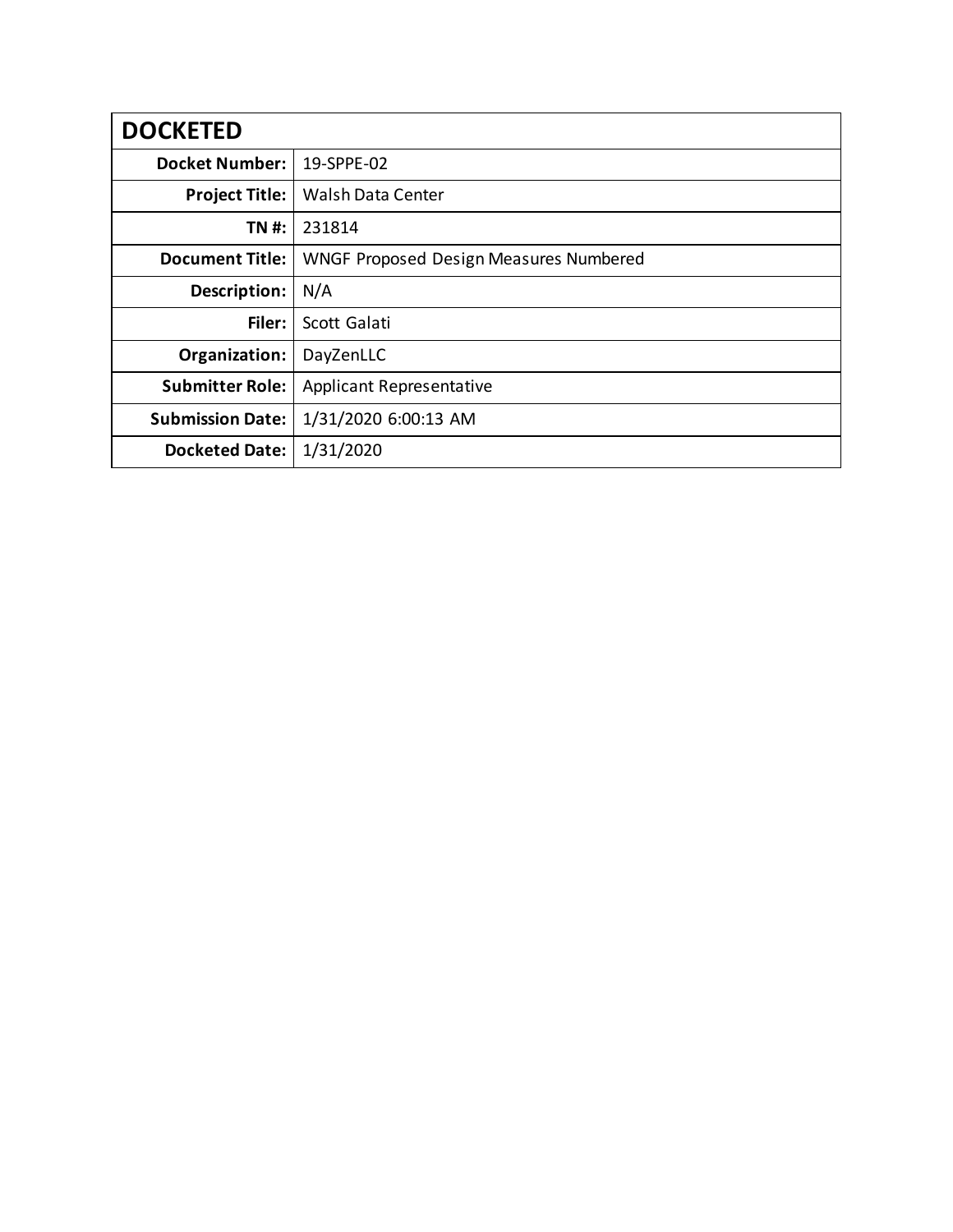# **SECTION 2.0 PROJECT DESCRIPTION**

#### **2.4 MITIGATION INCORPORATED INTO PROJECT DESIGN**

#### **2.4.1 Air Quality**

**PD AIR-1:** To ensure that fugitive dust impacts are less than significant, the project will implement the BAAQMD's recommended BMPs during the construction phase. These BMPs are incorporated into the design of the project and will include:

- All exposed surfaces (soil piles, graded areas, and unpaved access roads) shall be watered at least two times per day.
- All haul trucks transporting material offsite shall be covered.
- All track-out onto adjacent public roads shall be removed using wet power vacuum street sweepers at least once per day.
- All vehicle speeds on unpaved surfaces shall be limited to 15 miles per hour.
- All roadways, driveways, and sidewalks shall be paved as soon as possible. Building pads shall be completed as soon as possible after grading unless seeding or soil binders are used.
- Equipment idling times shall be minimized to 5 minutes per the Air Toxics Control Measure (ATCM). Idling time signage shall be provided for construction workers at all access points.
- All construction equipment shall be maintained and properly tuned in accordance with manufacturer specifications. All equipment shall be checked by a certified visible emissions evaluator.
- Information on who to contact, contact phone number, and how to initiate complaints about fugitive dust problems will be posted at the site.

#### **2.4.2 Biological Resources**

**PD BIO-1:** The project will incorporate the following measures to reduce impacts to nesting birds.

• If removal of the trees on-site would take place between January and September, a preconstruction survey for nesting raptors will be conducted by a qualified ornithologist to identify active nesting raptor nests that may be disturbed during project implementation. Between January and April (inclusive) pre-construction surveys will be conducted no more than 14 days prior to the initiation of construction activities or tree relocation or removal. Between May and August (inclusive), pre-construction surveys will be conducted no more than thirty (30) days prior to the initiation of these activities. The surveying ornithologist shall inspect all trees in and immediately adjacent to the construction area to be disturbed by these activities, and the ornithologist shall, in consultation with the State of California,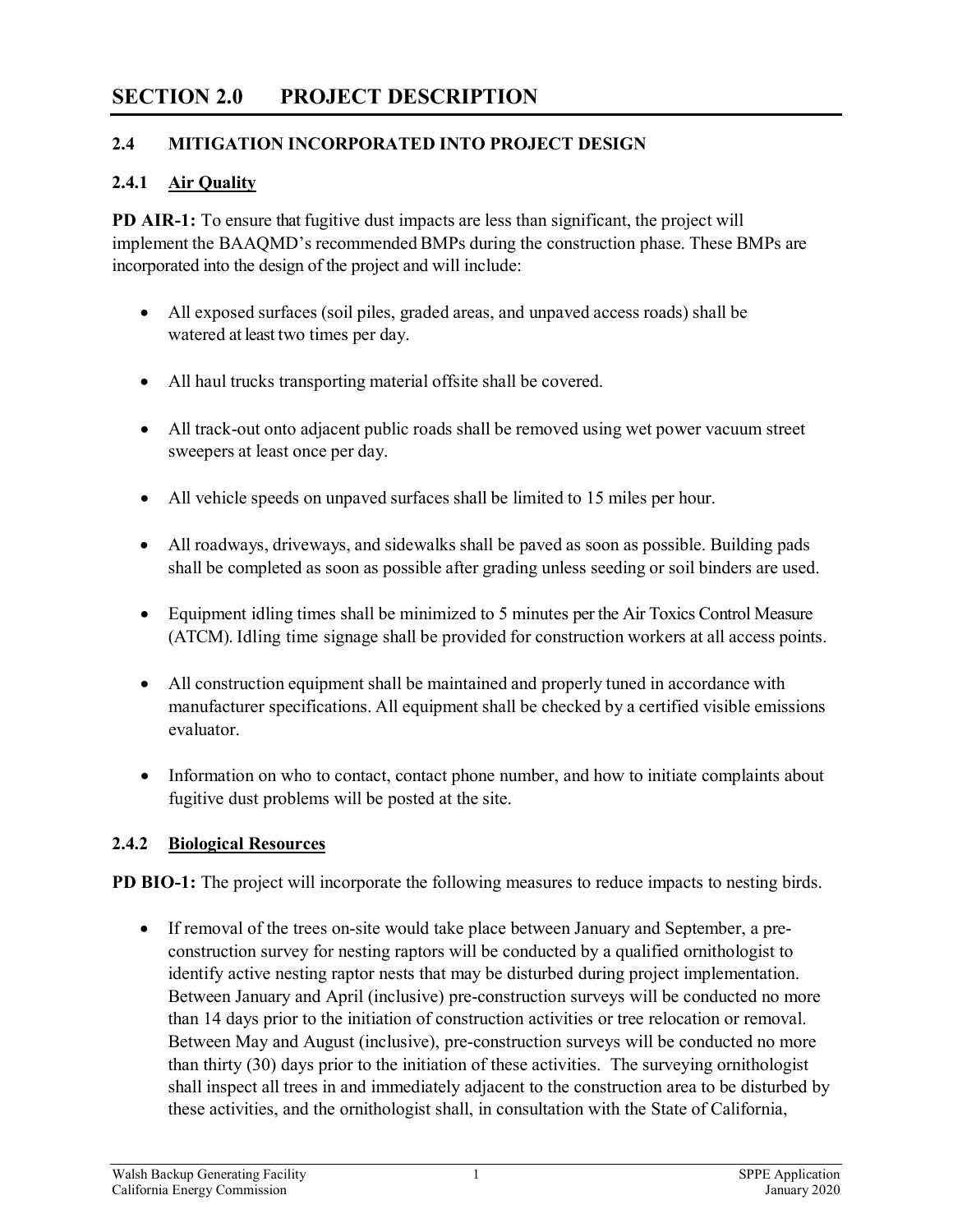Department of Fish and Wildlife (CDFW), designate a construction-free buffer zone (typically 250 feet) around the nest until the end of the nesting activity.

• The applicant shall submit a report indicating the result of the survey and any designated buffer zones to the satisfaction of the Director of Planning and Inspection prior to the issuance of a tree removal permit by the City Arborist.

### **2.4.3 Cultural Resources**

**PD CUL-1:** The project proposes to implement the following measures to ensure the project's impacts to archaeological resources are less than significant:

- A Secretary of the Interior-qualified archaeologist and a Native American cultural resources monitor shall be on site to monitor grading of native soil once all pavement is removed from the project site. The project applicant shall submit the name and qualifications of the selected archaeologist and Native American Monitor to the Director of Community Development prior to the issuance of a grading permit. Preference in selecting Native American monitors shall be given to Native Americans with:
	- o Traditional ties to the area being monitored.
	- o Knowledge of local historic and prehistoric Native American village sites.
	- o Knowledge and understanding of Health and Safety Code, Section 7050.5 and Public Resources Code, Section 5097.9 et seq.
	- o Ability to effectively communicate the requirements of Health and Safety Code, Section 7050.5 and Public Resources Code, Section 5097.9 et seq.
	- o Ability to work with law enforcement officials and the Native American Heritage Commission to ensure the return of all associated grave goods taken from a Native American grave during excavation.
	- o Ability to travel to project sites within traditional tribal territory.
	- o Knowledge and understanding of Title 14, California Code of Regulations, Section 15064.5.
	- o Ability to advocate for the preservation in place of Native American cultural features through knowledge and understanding CEQA mitigation provisions.
	- $\circ$  Ability to read a topographical map and be able to locate site and reburial locations for future inclusions in the Native American Heritage Commission's Sacred Lands Inventory.
	- o Knowledge and understanding of archaeological practices, including the phases of archaeological investigation.

After removal of pavement and prior to grading, the archaeologist shall conduct a pedestrian survey over the exposed soils to determine if any surface archaeological manifestations are present. The archaeologist will monitor full‐time all grading and ground disturbing activities in native soils associated with construction of the proposed project. If the archaeologist and Native American monitor believe that a reduction in monitoring activities is prudent, then a letter report detailing the rationale for making such a reduction and summarizing the monitoring results shall be provided to the Director of Community Development.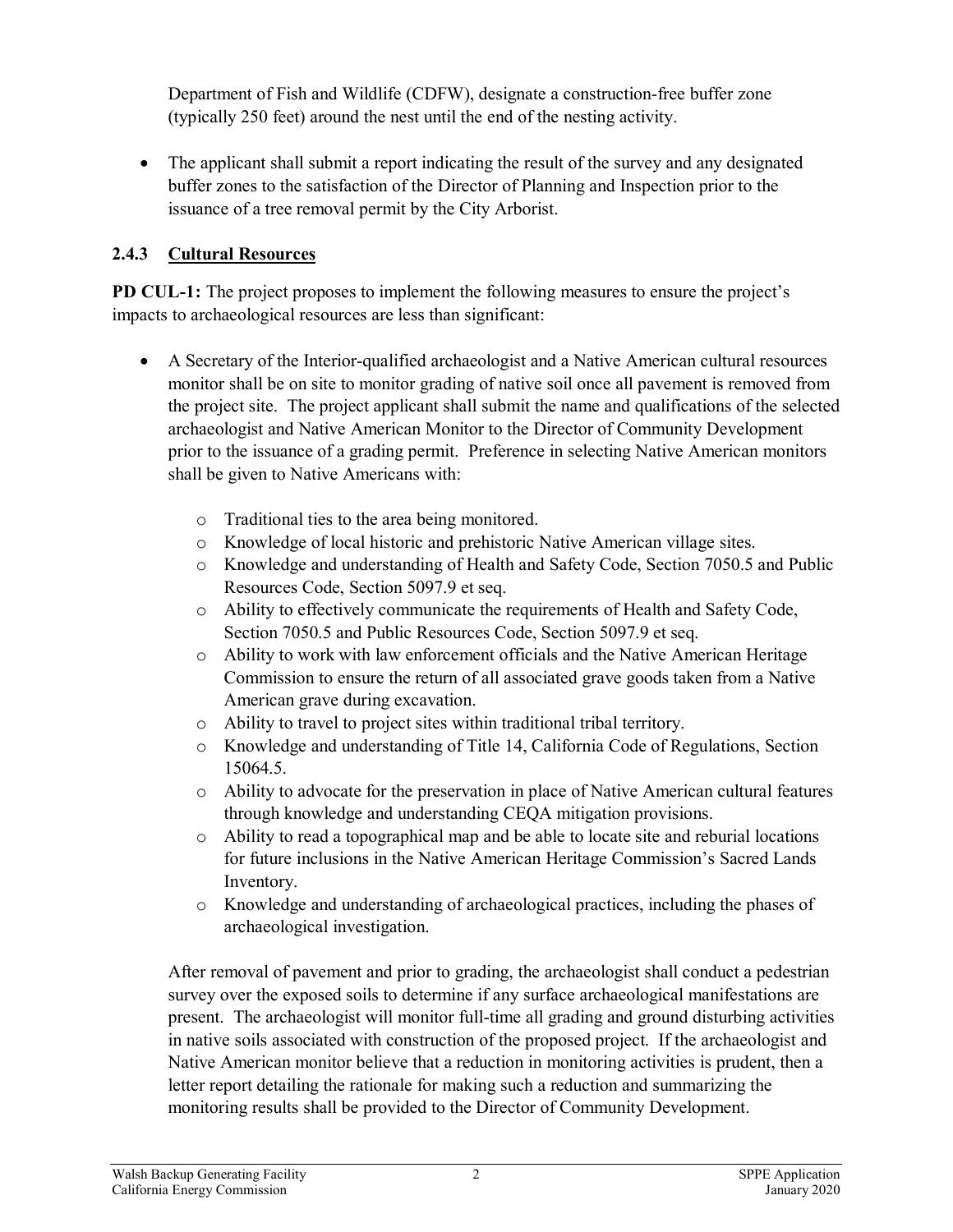Department of Recreation 523 forms shall be submitted along with the report for any cultural resources encountered over 50 years old.

- In the event that prehistoric or historic resources are encountered during on-site construction activities, all activity within a 50‐foot radius of the find shall be stopped, the Director of Community Development shall be notified, and a Secretary of the Interior‐qualified archaeologist shall examine the find and record the site, including field notes, measurements, and photography for a Department of Parks and Recreation 523 Primary Record form. The archaeologist shall make a recommendation regarding eligibility for the California Register of Historical Resources, data recovery, curation, or other appropriate mitigation. Ground disturbance within the 50‐foot radius can resume once these steps are taken and the Director of Community Development has concurred with the recommendations. Within 30 days of the completion of construction or cultural resources monitoring, whichever comes first, a report of findings documenting any cultural resource finds, recommendations, data recovery efforts, and other pertinent information gleaned during cultural resources monitoring shall then be submitted to the Director of Community Development. Once finalized, this report shall be submitted to the Northwest Information Center at Sonoma State University.
- Prior to and for the duration of ground disturbance, the project owner shall provide Worker Environmental Awareness Program training to all existing and any new employees. This training should include: a discussion of applicable laws and penalties under the laws; samples or visual aids of artifacts that could be encountered in the project vicinity, including what those artifacts may look like partially buried, or wholly buried and freshly exposed; and instructions to halt work in the vicinity of any potential cultural resources discovery, and notify the city‐approved archaeologist and Native American cultural resources monitor.

**PD CUL-2:** The project proposes to implement the following measure to ensure the project's impacts to human remains are less than significant:

• In the event that human remains are discovered during on-site construction activities, all activity within a 50‐foot radius of the find shall be stopped. The Santa Clara County Coroner shall be notified and shall make a determination as to whether the remains are of Native American origin or whether an investigation into the cause of death is required. If the remains are determined to be Native American, the Coroner shall notify the Native American Heritage Commission. All actions taken under this mitigation measure shall comply with Health and Human Safety Code § 7050.5(b).

### **2.4.4 Geology and Soils**

**PD GEO-1:** In order to ensure the project design conforms to the requirements of a final geotechnical engineering investigation and California and local building standards and codes, the following is proposed as mitigation incorporated into the project. Incorporation will ensure seismic hazards are reduced to less than significant levels.

• To avoid or minimize potential damage from seismic shaking, the project would be built using standard engineering and seismic safety design techniques. Building redevelopment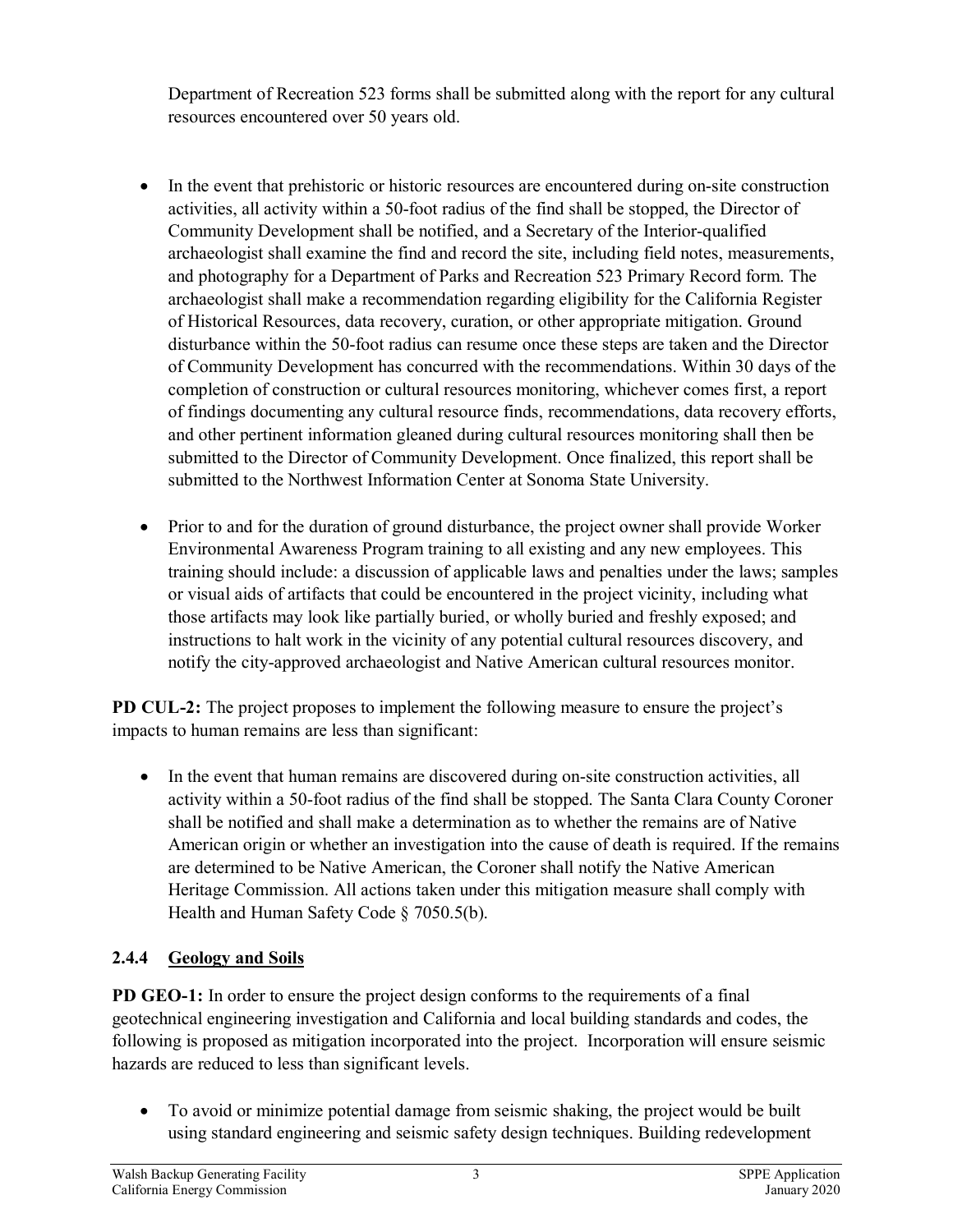design and construction at the site shall be completed in conformance with the recommendations of a design-level geotechnical investigation, which will be included in a report to the City. The report shall be reviewed and approved by the City of Santa Clara's Building Division as part of the building permit review and issuance process. The building shall meet the requirements of applicable Building and Fire Codes, including the 2016 California Building Code, as adopted or updated by the City. The project shall be designed to withstand potential geologic hazards identified on the site and the project shall be designed to reduce the risk to life or property to the extent feasible and in compliance with the Building Code.

**PD GEO-2:** The project proposes to implement the following measures to ensure impacts to paleontological resources are less than significant.

- Prior to the start of any subsurface excavations that would extend beyond previously disturbed soils, all construction forepersons and field supervisors shall receive training by a qualified professional paleontologist, as defined by the Society of Vertebrate Paleontology, who is experienced in teaching non- specialists, to ensure they can recognize fossil materials and shall follow proper notification procedures in the event any are uncovered during construction. Procedures to be conveyed to workers include halting construction within 50 feet of any potential fossil find and notifying a qualified paleontologist, who shall evaluate its significance.
- If a fossil is found and determined by the qualified paleontologist to be significant and avoidance is not feasible, the paleontologist shall develop and implement an excavation and salvage plan in accordance with Society of Vertebrate Paleontology standards. Construction work in these areas shall be halted or diverted to allow recovery of fossil remains in a timely manner. Fossil remains collected during the monitoring and salvage portion of the mitigation program shall be cleaned, repaired, sorted, and cataloged. Prepared fossils, along with copies of all pertinent field notes, photos, and maps, shall then be deposited in a scientific institution with paleontological collections. A final Paleontological Mitigation Plan Report shall be prepared that outlines the results of the mitigation program. The City shall be responsible for ensuring that the paleontologist's recommendations regarding treatment and reporting are implemented.

### **2.4.5 Hazards**

**PD HAZ-1:** The project proposes to implement the following measures which would reduce potentially significant soil and or groundwater impacts to construction workers to a less than significant level.

• Prior to the issuance of grading permits, shallow soil samples shall be taken in areas where soil disturbance is anticipated to determine if contaminated soils with concentrations above established construction/trench worker thresholds may be present due to historical agricultural use and from historical leaks and spills. The soil sampling plan must be reviewed and approved by the Santa Clara Fire Department Fire Prevention and Hazardous Materials Division prior to initiation of work. Once the soil sampling analysis is complete, a report of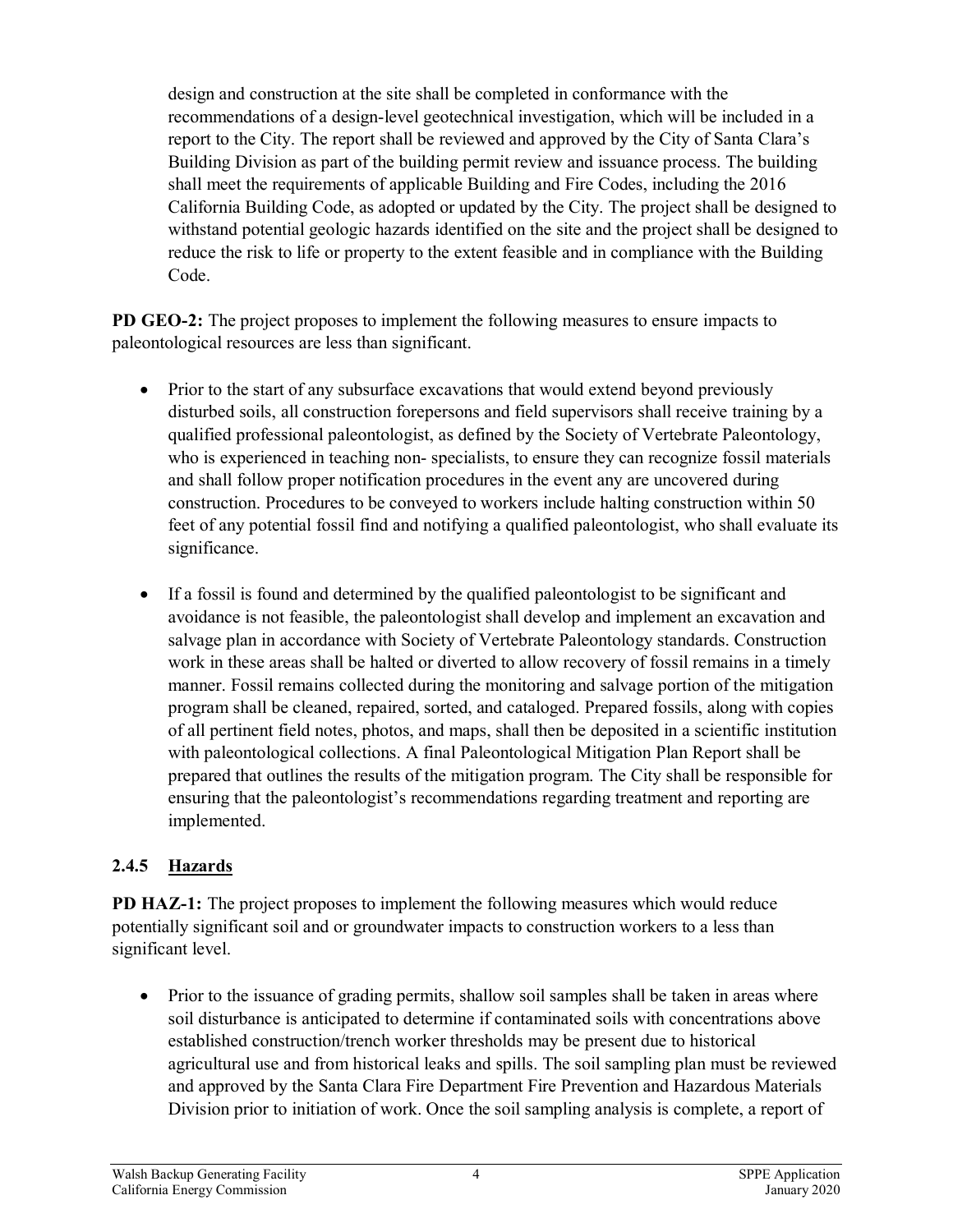the findings will be provided to the Santa Clara Fire Department Fire Prevention and Hazardous Materials Division and other applicable City staff for review.

- Documentation of the results of the soil sampling shall be submitted to and reviewed by the City of Santa Clara prior to the issuance of a grading permit. Any soil with concentrations above applicable Environmental Screening Levels or hazardous waste limits would be characterized, removed, and disposed of off-site at an appropriate landfill according to all state and federal requirements.
- A Site Management Plan (SMP) will be prepared to establish management practices for handling impacted groundwater and/or soil material that may be encountered during site development and soil-disturbing activities. Components of the SMP will include: a detailed discussion of the site background; a summary of the analytical results from MM HAZ-1.1; preparation of a Health and Safety Plan by an industrial hygienist; protocols for conducting earthwork activities in areas where impacted soil and/or groundwater are present or suspected; worker training requirements, health and safety measures and soil handing procedures shall be described; protocols shall be prepared to characterize/profile soil suspected of being contaminated so that appropriate mitigation, disposal or reuse alternatives, if necessary, can be implemented; notification procedures if previously undiscovered significantly impacted soil or groundwater is encountered during construction; notification procedures if previously unidentified hazardous materials, hazardous waste, underground storage tanks are encountered during construction; on-site soil reuse guidelines; sampling and laboratory analyses of excess soil requiring disposal at an appropriate off-site waste disposal facility; soil stockpiling protocols; and protocols to manage groundwater that may be encountered during trenching and/or subsurface excavation activities. Prior to issuance of grading permits, a copy of the SMP must be approved by the Santa Clara County Environmental Health Department, and the Santa Clara Fire Department Fire Prevention and Hazardous Materials Division.
- If contaminated soils are found in concentrations above risk-based thresholds pursuant to the terms of the SMP, remedial actions and/or mitigation measures will be taken to reduce concentrations of contaminants to levels deemed appropriate by the selected regulatory oversight agency for ongoing site uses. Any contaminated soils found in concentrations above thresholds to be determined in coordination with regulatory agencies shall be either (1) managed or treated in place, if deemed appropriate by the oversight agency or (2) removed and disposed of at an appropriate disposal facility according to California Hazardous Waste Regulations and applicable local, state, and federal laws.

## **2.4.6 Hydrology and Water Quality**

**PD HYD-1:** The WDC will incorporate the following into the design and these measures should be treated as mitigation incorporated into the project. The following will reduce construction-related water quality impacts:

• Burlap bags filled with drain rock shall be installed around storm drains to route sediment and other debris away from the drains.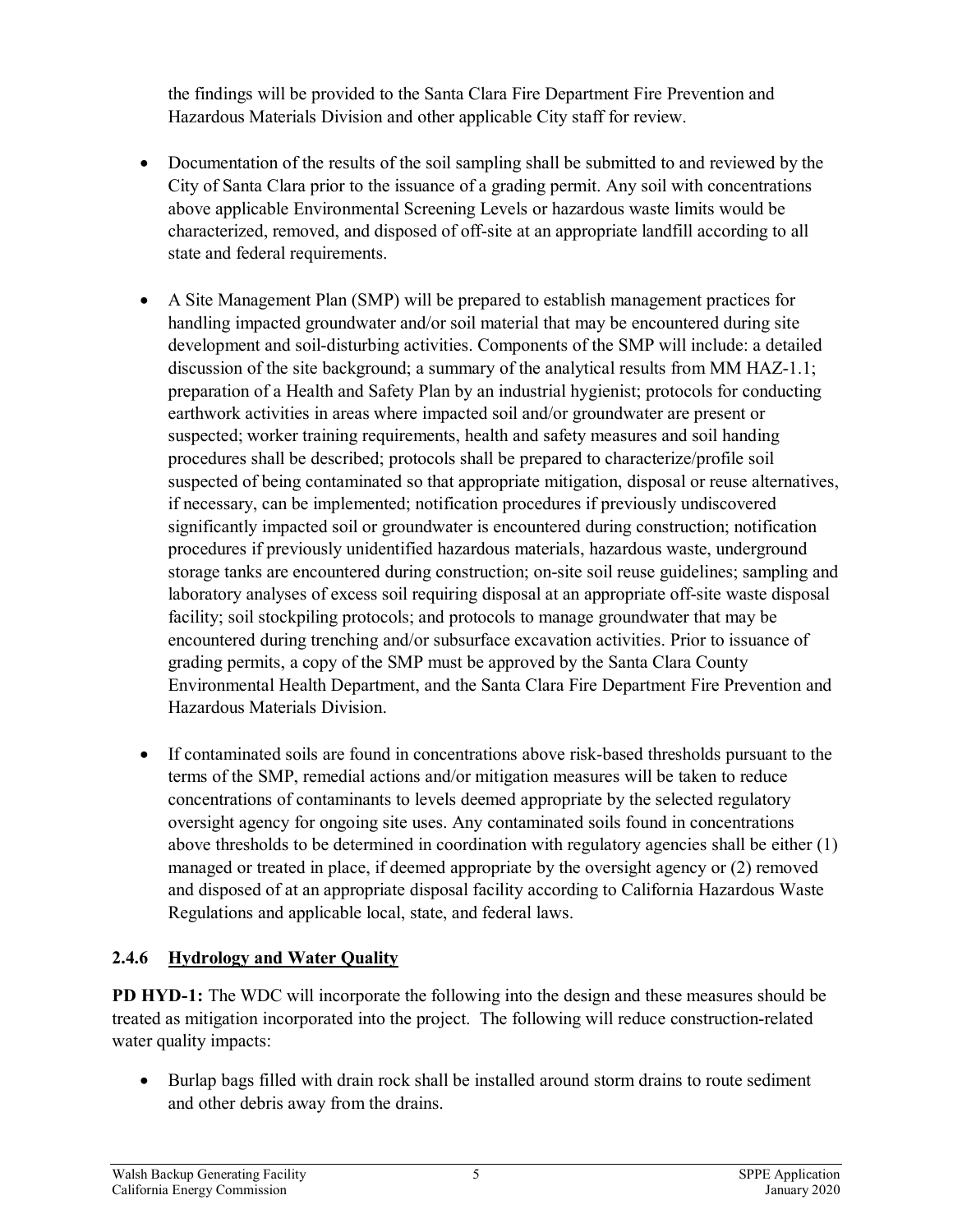- Earthmoving or other dust-producing activities shall be suspended during periods of high winds.
- All exposed or disturbed soil surfaces shall be watered at least twice daily to control dust as necessary.
- Stockpiles of soil or other materials that can be blown by the wind shall be watered or covered.
- All trucks hauling soil, sand, and other loose materials shall be required to cover all trucks or maintain at least two feet of freeboard.
- All paved access roads, parking areas, and staging areas adjacent to the construction sites shall be swept daily (with water sweepers).
- Vegetation in disturbed areas shall be replanted as quickly as possible.
- All unpaved entrances to the site shall be filled with rock to knock mud from truck tires prior to entering City streets. A tire wash system may also be employed at the request of the City.

#### **2.4.7 Noise**

**PD NOI-1:** The project proposes to implement the following measures to reduce temporary construction noise to less than significant levels.

- The project applicant shall prepare a construction noise control plan, which shall be submitted for review and approval by the Director of Community Development prior to issuance of demolition, grading, and building permits. This plan shall include, at a minimum, the following measures
	- o Construct temporary noise barriers, where feasible, to screen stationary noise-generating equipment. Temporary noise barrier fences would provide a 5 dBA noise reduction if the noise barrier interrupts the line-of-sight between the noise source and receiver and if the barrier is constructed in a manner that eliminates any cracks or gaps.
	- o Equip all internal combustion engine-driven equipment with intake and exhaust mufflers that are in good condition and appropriate for the equipment.
	- o Unnecessary idling of internal combustion engines should be strictly prohibited.
	- o Locate stationary noise-generating equipment, such as air compressors or portable power generators, as far as possible from sensitive receptors as feasible. If they must be located near receptors, adequate muffling (with enclosures where feasible and appropriate) shall be used reduce noise levels at the adjacent sensitive receptors. Any enclosure openings or venting shall face away from sensitive receptors.
	- o Utilize "quiet" air compressors and other stationary noise sources where technology exists.